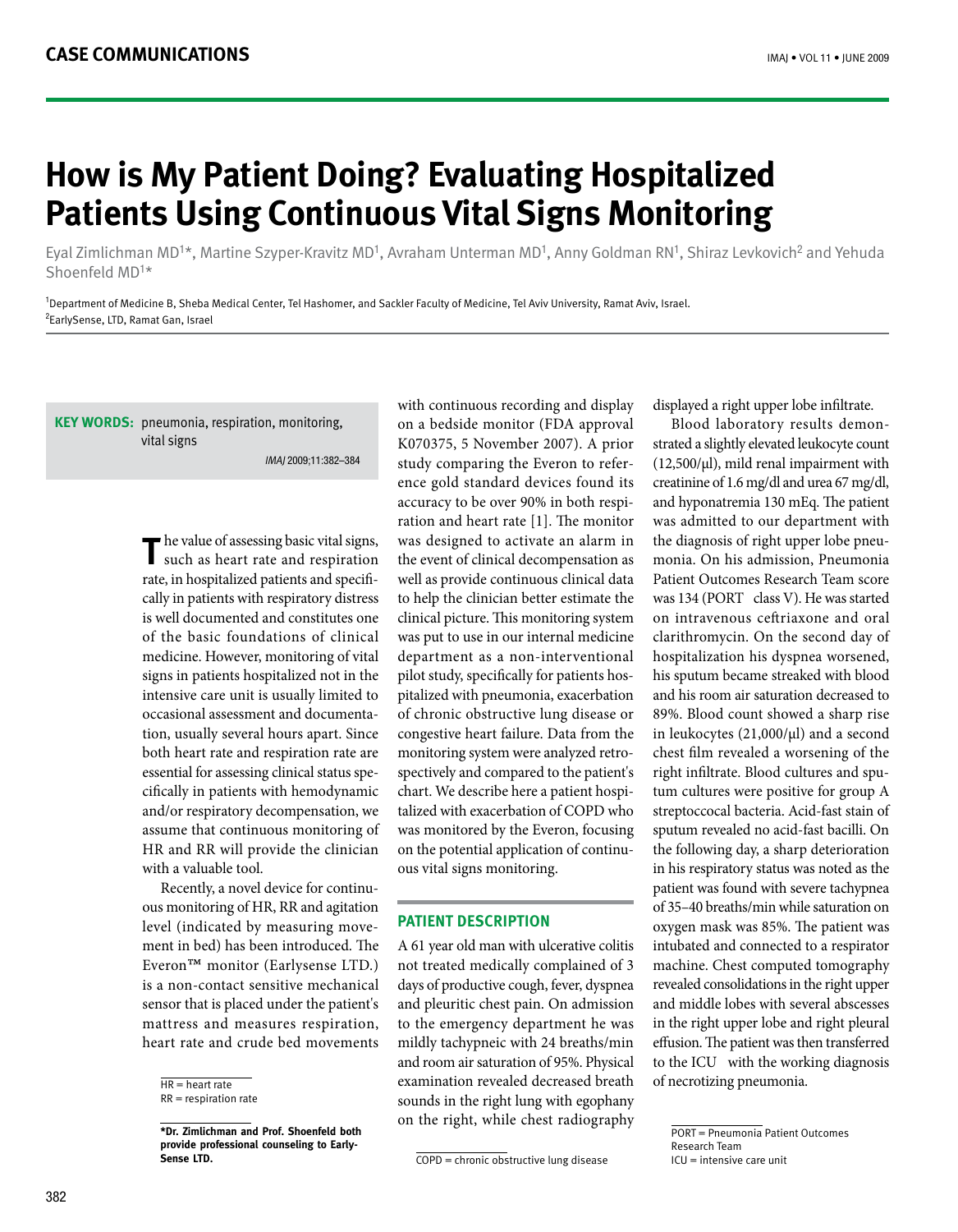During his stay in the ICU several tinuous drainage of empyema fluid chest tubes were inserted with conand abscess drainage. The patient was treated with intravenous penicillin G therapy according to the Streptococcus susceptibility. Following a 12 day stay in the ICU, and after the patient was extubated, he was transferred again to our department for continuing therapy and observation. He completed a 14 day tional support. His clinical condition tory physiotherapy and received nutriantibiotic treatment, underwent respirawas stable and he was discharged home after a further 8 days in the hospital.

While in our department the patient was monitored by the contact-less ation and heart rate is displayed in the ment. A continuous reading of respirventional study conducted in our depart- $EverOn<sup>TM</sup> monitor as part of a non-inter-$ Figure.

## **Comment**

Most hospitalized patients are at low to average risk for immediate mortality and are placed in a non-ICU setting. These patients might decompensate clinically, either from worsening of their primary disease for which they were hospitalized or due to a complication related to the tions, thromboembolic event, adverse hospitalization (i.e., nosocomial infecdrug reaction, etc.). To compound the situation, patients in the general wards of hospitals are becoming more acutely ill and there is no accompanying relative growth in staff resources or ICU beds. Early identification of these patients is clinically important since delay in diagnosis and triage is associated with marked increases in mortality. Some groups have documented a 30% increase in absolute mortality when the transfer of decompensating ward patients to the ICU is delayed [2]. In 2003, Kaboli and Rosenthal [3] termed ICU transfer delay a "preventable adverse event" that "must be addressed " Furthermore, researchers found that most cardiac arrests, deaths



 $INT = time of endotracheal intubation and subsequent transfer to the ICU, HR = heart rate, RR =$ respiration rate Missing data represent time when the patient was out of bed and recording could not be performed.

and emergency unplanned intensive cedents (mostly hemodynamic) that, care admissions are preceded by anteif identified, might lead to an earlier response by health teams [4]. Recently, a great deal of attention has focused on these patients – in the form of "rapid" response teams." These are teams that ological abnormalities, symptoms, or are called for a prespecified set of physigest that rapid response teams might signs. Current observational data sugdecrease mortality in these patients and advocated the implementation of RRT in U.S. acute care hospitals. This was endorsed by the JCAHO (Joint Commission on Accreditation of Healthcare Organizations), which recently proposed a 2008 National Patient Safety Goal related to RRT [5].

However, such interventions require that apparently low risk patients be monitored in the wards continuously to allow for immediate detection of decompenstaion. We present here our experience with such a system, which was designed specifically for patients in sis of the Everon<sup>™</sup> data collected from hospital wards. On retrospective analy-

our pneumonia patient, we noticed the sharp increase in respiration rate and heart rate during the first 3 days of hospitalization. The patient's RR increased from around  $30/\text{min}$  to  $50/\text{min}$ min, while his HR increased from 100/ min to  $130/\text{min}$  within a span of 2 days. This deterioration was indicative of the atypical course of this pneumonia case, which eventually led to intubation and cific events of high respiration rate were transfer to the ICU. Furthermore, spetion, which might have predicted the documented 12 hours prior to intubafollowing day's respiratory failure and transfer to the ICU. We believe that in this case, the Everon<sup>™</sup> data, as displayed here, provided an accurate assessment with high correlation to the patient's clinical status

biotic and supportive therapy, some do monia in the hospital respond to anti-While most patients treated for pneunot respond as expected and require that ation and modification of treatment. the clinician consider additional evalu-In order to better assess the patient's clinical status, continuous monitoring of data such as fever, RR, HR and oxygen rial blood gases and leukocyte count; saturation; laboratory data such as arte-

## **Figure 1.** Patient's respiration and heart rate over the course of the hospitalization

 $\overline{RRT}$  = rapid response team